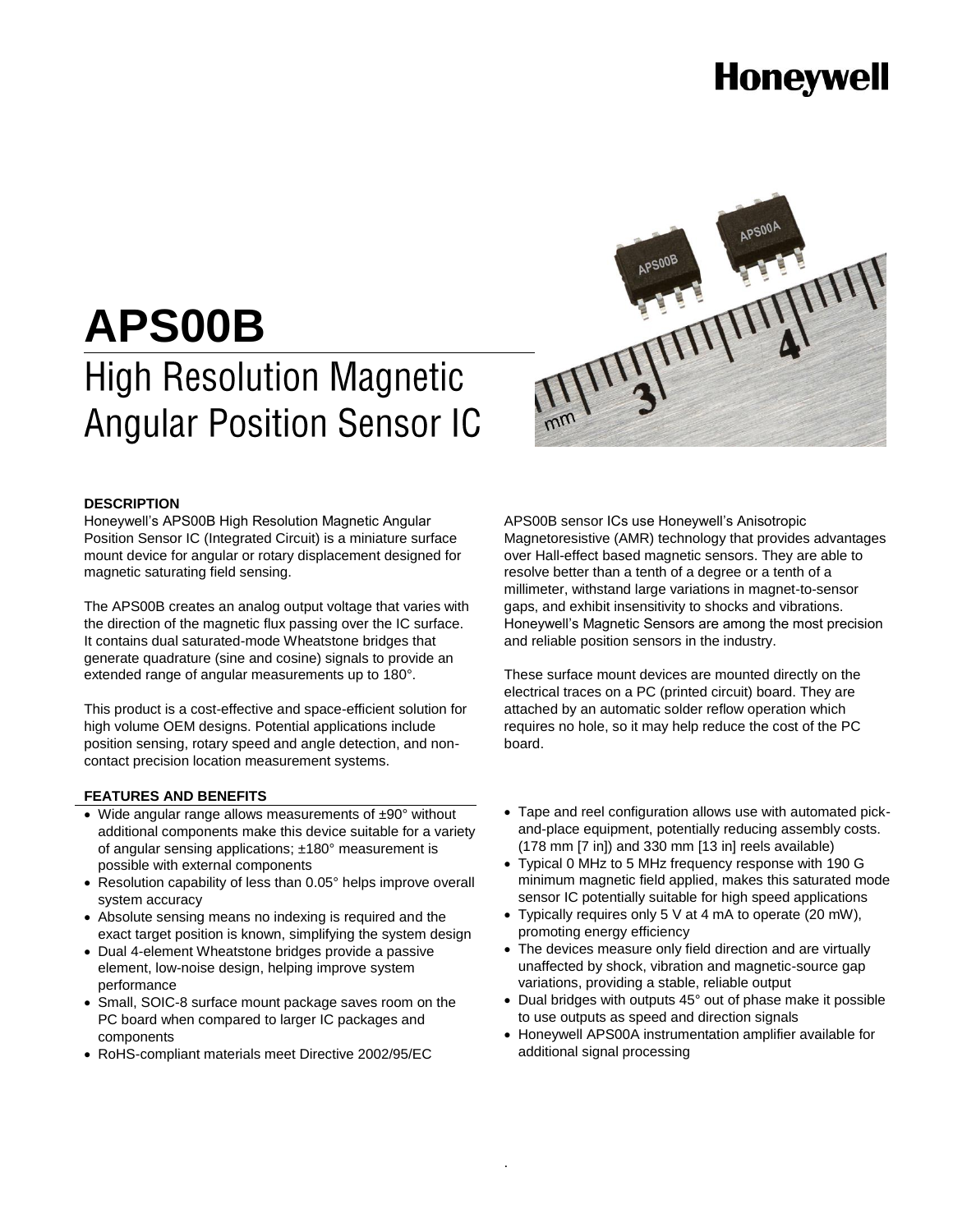### **APS00B**

#### **POTENTIAL APPLICATIONS**

#### **Transportation:**

- High accuracy angular position sensing
- Rotary speed and angle detection
- Non-contact precision displacement sensing
- Speed and direction sensing

#### **Medical:**

- High accuracy angular position sensing
- Rotary speed and angle detection
- Non-contact precision displacement sensing

#### **Industrial:**

- High accuracy angular position sensing
- Rotary speed and angle detection
- Non-contact precision displacement sensing

**CAUTION** SENSI<br>DEVIC EXCEPT AT A STATIC **ESD SENSITIVITY** CLASS<sub>1</sub>

- Valve position
- Robotics control

| Table 1. Absolute Maximum Ratings* |  |
|------------------------------------|--|
|------------------------------------|--|

| <b>Parameter</b>             | Min.            | Max.      | Unit    |
|------------------------------|-----------------|-----------|---------|
| Supply voltage               | $-12$           | $+12$     |         |
| <b>Power Dissipation</b>     |                 | 200       | mW      |
| <b>Operating Temperature</b> | $-55$ [ $-67$ ] | 150 [302] | °C I°F1 |
| Magnetic flux                |                 | no limit  | Gauss   |

\*Absolute maximum ratings are the extreme limits the device will withstand without damage to the device. However, the electrical and mechanical characteristics are not guaranteed as the maximum limits (above recommended operating conditions) are approached, nor will the device necessarily operate at absolute maximum ratings.

#### **Table 2. Characteristics (At Vs = 5.0 V and Ta = 25 °C [77 °F] unless otherwise noted.)**

| <b>Parameter</b>                | <b>Condition</b>                  | Min.                   | Typ.                     | Max.           | Unit                         |
|---------------------------------|-----------------------------------|------------------------|--------------------------|----------------|------------------------------|
| Supply voltage                  |                                   |                        | 5                        | 12             | V                            |
| <b>Operatingt Temperature</b>   |                                   | $-40$ [ $-40$ ]        | $\overline{\phantom{0}}$ | 150 [302]      | $^{\circ}$ C [ $^{\circ}$ F] |
| Bridge resistance               | bridges are connected in parallel | 0.9                    | 1.25                     | 1.6            | kOhm                         |
| Supply current                  |                                   |                        | 4.0                      | 7.0            | mA                           |
| Sensitivity                     | around zero crossing              |                        | 2.1                      | 2.3            | $mV$ /°                      |
| Angle range                     | $B >$ saturation field            | -90                    |                          | $+90$          | $\circ$                      |
| Resolution                      |                                   |                        | 0.05                     |                | $\circ$                      |
| Max. output amplitude           |                                   | 47.5                   | 57.5                     | 67.5           | mV                           |
| Min. output amplitude           |                                   |                        | $-57.5$                  | $-67.5$        | mV                           |
| Output amplitude (peak to peak) |                                   | 95                     | 115                      | 135            | mV                           |
| Offset voltage                  |                                   | $-1$                   |                          |                | mV                           |
| Amplitude change                | at 140°C [284°F]                  | $-34$                  |                          | $-43$          | $\%$                         |
| Amplitude change                | at -40°C [-40 °F]                 | 24                     |                          | 31             | $\frac{0}{0}$                |
| Offset shift                    |                                   | $-2$                   |                          | $\overline{2}$ | mV                           |
| Synchronism                     | (Amp A/Amp B) * 100               | 97                     |                          | 103            | $\frac{0}{0}$                |
| Synchronism shift               |                                   | $-1$                   |                          | 1              | %                            |
| Saturation level                | <10 µV/Gauss amplitude change     | 60                     | 190                      |                | Gauss                        |
| <b>Bandwidth</b>                |                                   | 0 to 5.0<br><b>MHz</b> |                          |                |                              |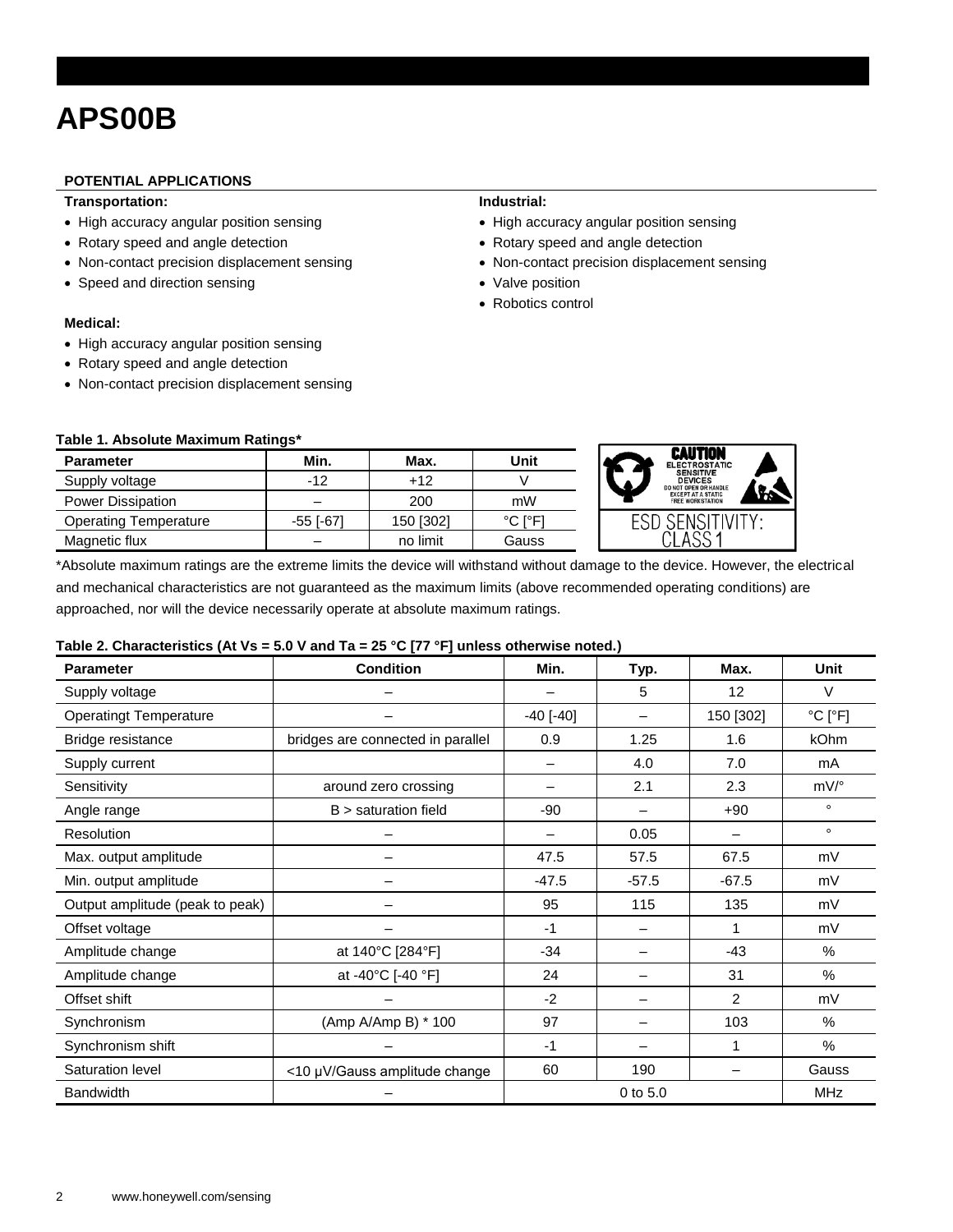## High Resolution Magnetic Angular Position Sensor IC

#### **Figure 1. Detection of Relative Motion of a Magnet in Angular Displacement**



The APS00B sensor can used to detect the relative motion of a magnet in angular displacement.

Given a typical supply voltage of 5 V, each bridge will provide about 115 mV of swing (±57.5 mV) on top of 2.5 V bias voltage. With +5 V applied to it, the bridge performs a rail splitter function to create two near +2.5 V sources driven apart by  $\Delta V$  as created by the magnetic field and the offset error voltage.

The bridge differential output voltages ( $\Delta V$ ) for the APS00B are:  $\Delta V_A$  = Vs S sin (2 θ) and  $\Delta V_B$  = Vs S cos (2 θ) where: Vs = Supply Voltage (V) S = Material Constant =  $(\Delta R/R_{max})$  \*(1/2) = 11.5 mV/V nominal

θ = Reference to Magnetic Field Angle (°)

Please refer to Application Sheet "How to Apply Honeywell APS00B Angular [Position Sensors](http://sensing.honeywell.com/index.php?ci_id=49648) ICs" for additional details.



#### **Figure 2. Electrical Diagram Figure 3. Pinout and Sensing Element Location**

The APS00B has two sensor bridges optimized for rotary sensing applications. Thus the die is centered in all three dimensions within the SOIC-8 package. The figure below indicates the pin identification and the sensing element location.



#### **Figure 4. Typical Bridge Outputs vs Rotation Angle**

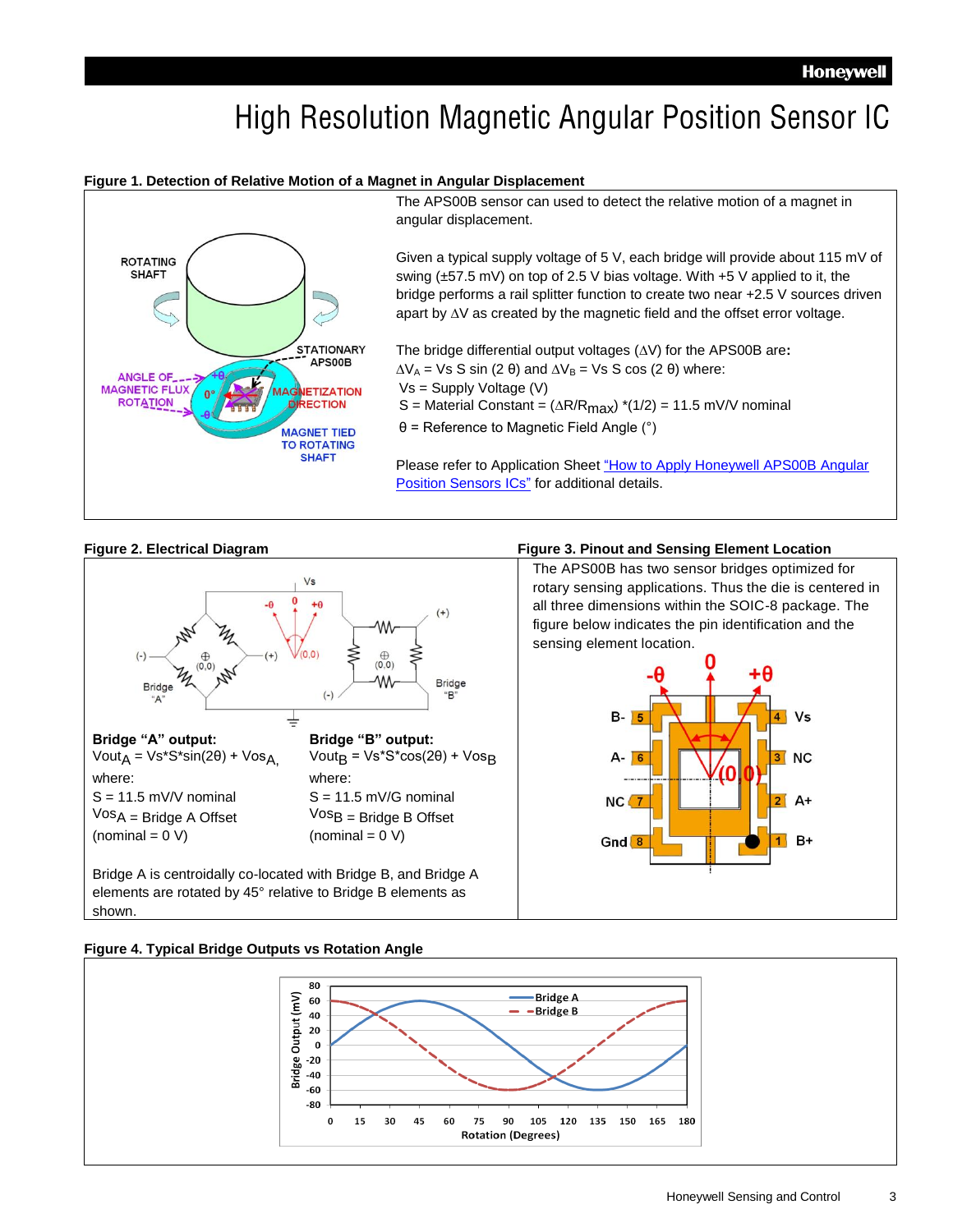### **APS00B**

### **Figure 5. Common Wiring Diagrams**



**Figure 6. Typical Wiring Diagram with Honeywell APS00A Instrumentation Amplifier**

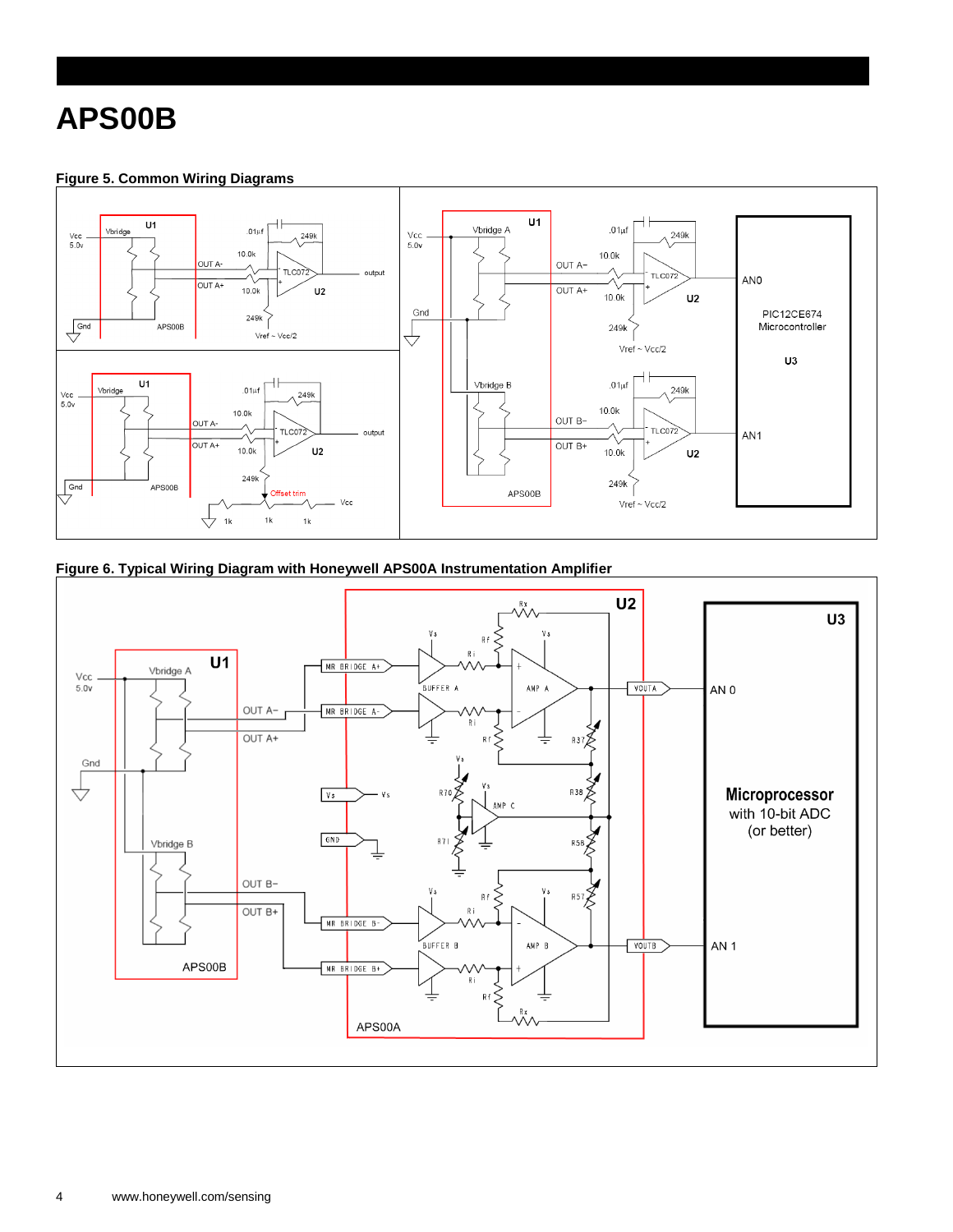## High Resolution Magnetic Angular Position Sensor IC



Honeywell Sensing and Control 5